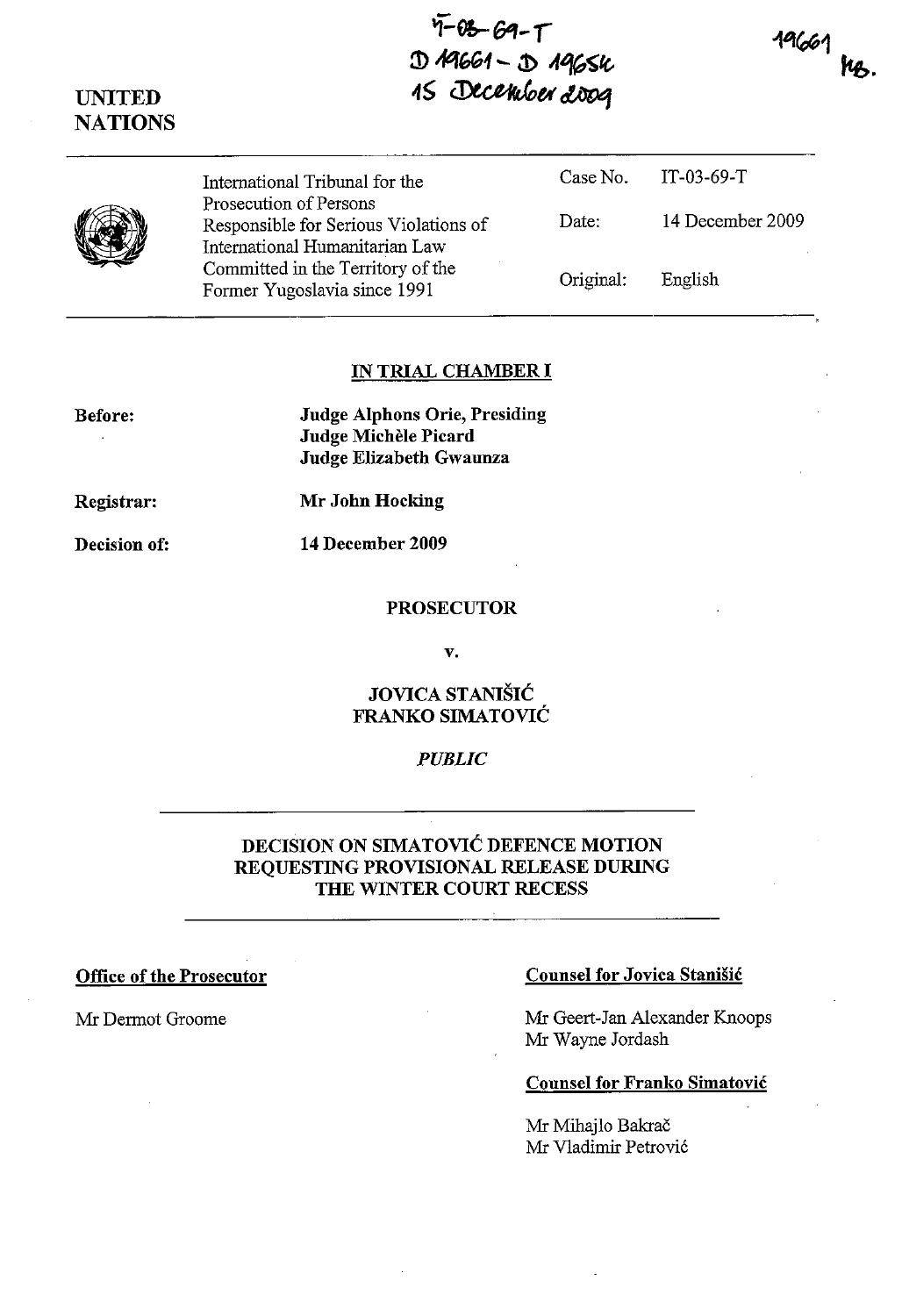# **I. PROCEDURAL HISTORY**

1. On 4 December 2009, the Simatović Defence filed a motion seeking provisional release of Franko Simatović ("Accused").<sup>1</sup> On 8 December 2009, the Simatović Defence filed an addendum to the Motion including the guarantees given by the Government of the Republic of Serbia.<sup>2</sup>

2. On 7 December 2009, the Chamber ordered the Prosecution to file its response to the Motion, if any, by 10 December 2009.<sup>3</sup> On 9 December 2009, the Prosecution opposed the Motion.<sup>4</sup>

3. On 14 December 2009, the Tribunal's host state filed a letter stating its position on the relief sought in the Motion. $5$ 

4. The Chamber notes that the last hearing in this case before the winter recess is scheduled for 15 December 2009. The proceedings in the present case shall recommence after the winter court recess during the week of 18 January 2010.<sup>6</sup>

# **H. SUBMISSIONS**

### 1. The Simatović Defence

5. In its Motion, the Simatović Defence requests that the Accused be granted temporary provisional release between 16 December 2009 and 15 January 2010.<sup>7</sup>

6. The Simatovi6 Defence argues that the Accused poses no threat to any victim, witness, or other person.<sup>8</sup> It submits that there is not a single piece of evidence that the Accused, during previous periods of provisional release, interfered in any way with the victims and/or witnesses although he was already familiar with their names and whereabouts due to the Prosecution's prior disclosures.<sup>9</sup>

7 Motion, paras 1-2, 15.

 $\mathbf{I}$ Defence Motion Requesting Provisional Release During the Winter Court Recess, 4 December 2009 ("Motion").

<sup>2</sup>  Addendum to the Defence Motion Requesting Provisional Release During the Winter Court Recess, 8 December 2009 ("Addendum").

 $\overline{3}$ The Chamber communicated this order to the parties through an informal communication.

<sup>4</sup>  Prosecution Response to Frarko Simatovic's Motion Requesting for Provisional Release During the Winter Court Recess, 9 December 2009 ("Response").

<sup>5</sup>  Letter of the Ministry of Foreign Affairs of the Kingdom of the Netherlands on Provisional Release of Mr. Frarko Simatovic, dated 14 December 2009.

<sup>6</sup>  Decision on Motion for Adjournment of Proceedings by the Simatovic Defence, 15 October 2009, para. 30.

<sup>8</sup>  Motion, para. 9.

<sup>9</sup>  Ibid.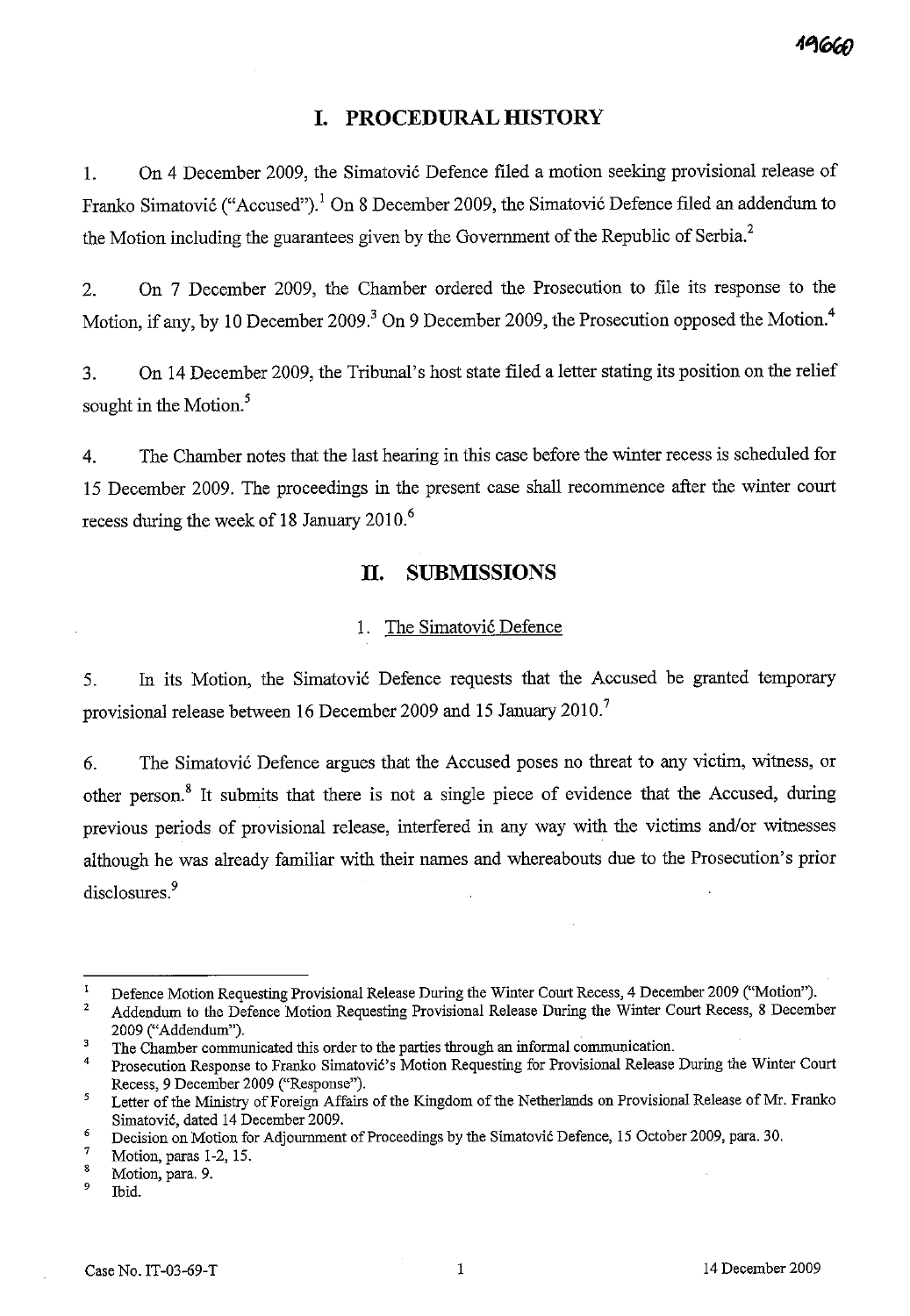7. Similarly, the Simatović Defence argues that the Accused poses no risk of flight.<sup>10</sup> It recalls in this respect that the Accused voluntarily surrendered to the Tribunal.<sup>11</sup> It also submits that in the past, the Accused was granted provisional release on several occasions and that he adhered fully and unconditionally to all the terms and conditions imposed on him.<sup>12</sup> Furthermore, the Republic of Serbia submitted written guarantees in relation to the Motion.<sup>13</sup>

8. Finally, the Simatović Defence submits that granting the Motion would assist the Defence in preparing the Accused's representation before the Tribunal by facilitating daily, intensive contacts with the Accused.<sup>14</sup>

#### 2. The Prosecution

9. In opposing the Motion, <sup>15</sup> the Prosecution incorporates by reference the arguments it had articulated in its previous filing of 18 September 2009.<sup>16</sup> Although the Prosecution acknowledges that it is unaware of any act of non-compliance by the Accused with orders of the Chamber issued in conjunction with the previous provisional release, it points out that the argument that provisional release can facilitate defence preparations has been rejected in other cases, albeit under somewhat different circumstances.<sup>17</sup>

10. Alternatively, the Prosecution submits that should the Chamber nevertheless decide to grant the Motion, the same conditions as those imposed during prior periods of provisional release should be imposed again. $18$ 

# **III. APPLICABLE LAW**

11. Rule 65 of the Tribunal's Rules of Procedure and Evidence ("Rules") governs provisional release. It provides, in relevant parts:

(A) Once detained, an accused may not be released except upon an order of a Chamber.

(B) Release may be ordered by a Trial Chamber only after giving the host country and the State to which the accused seeks to be released the opportnnity to be heard and only if it is satisfied that

<sup>10</sup> Motion, para. 10.<br>
<sup>11</sup> Motion, para. 7.<br>
<sup>12</sup> Motion paras 6.

<sup>&</sup>lt;sup>12</sup> Motion, paras 6, 9-10.

<sup>&</sup>lt;sup>13</sup> See Motion, para. 8; Addendum, Annex, containing the actual text of such guarantees.

 $^{14}$  Motion, paras 11-14.

 $\frac{15}{16}$  Response, paras 1, 11.

Response, para. 6, referring to Prosecution Response to Franko Simatović's Motion Requesting Provisional Release, 18 September 2009, paras 4-10.

<sup>&</sup>lt;sup>17</sup> Response, paras 5, 7.

Response, para. 8.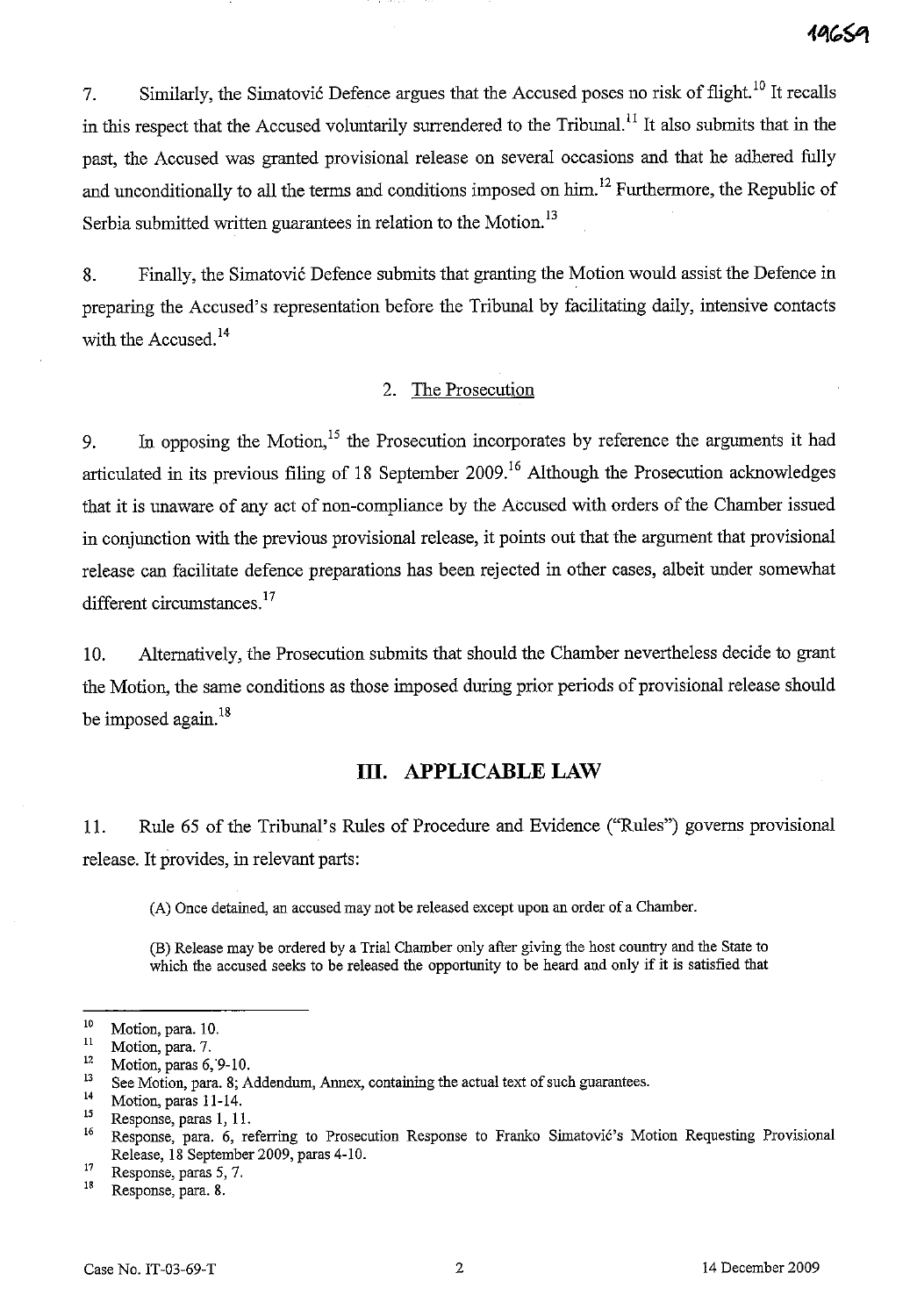the accused will appear for trial and, if released, will not pose a danger to any victim, witness or **other person.** 

(C) The Trial Chamber may impose such conditions upon the release of the accused as it may determine appropriate, including the execution of a bail bond and the observance of such conditions as are necessary to ensure the presence of the accused for trial and the protection of others.

12. The conditions listed under Rule 65 (B) of the Rules are the minimum requirements necessary for granting provisional release. The Chamber has the discretion not to grant the provisional release of an accused even if it is satisfied that these conditions have been met. <sup>19</sup>

# **IV. DISCUSSION**

13. As regards whether the Accused, if released, will return for trial, the Chamber considers the seriousness of the allegations against him, as well as the current stage of the proceedings. Moreover, the Chamber gives due consideration to the fact that the Accused expressed his wish to voluntarily surrender to the Tribunal<sup>20</sup> and that he has always been in full compliance with the terms and conditions set by the Chamber during previous periods of provisional release.<sup>21</sup> Furthermore, the Accused has demonstrated his willingness to cooperate with the Prosecution by giving several interviews.<sup>22</sup> Finally, the Chamber takes into consideration, and gives appropriate weight to, the guarantees given by the Republic of Serbia.<sup>23</sup>

14. The Chamber notes that the circumstances of the case have changed compared to the previous period of provisional release of the Accused insofar as the presentation of evidence is further underway. The Chamber, however, does not consider that this change is such as to give rise to a reasonable fear that the Accused will attempt to abscond.

15. For these reasons and subject to the terms and conditions imposed by this decision, the Chamber is satisfied that the Accused, if provisionally released, will return for trial.

<sup>&</sup>lt;sup>19</sup> Prosecutor v. Popović et al., Case No. IT-05-88-AR65.3, Decision on Interlocutory Appeal of Trial Chamber Decision Denying Ljubomir Borovčanin Provisional Release, 1 March 2007, para. 5; Decision on Prosecution Appeal on Decision on Provisional Release and Motions to Present Additional Evidence Pursuant to Rule 115, 26 June 2008, para. 3; *Prosecutor v. Popović et al.*, Case No. IT-05-88-AR65.7, Decision on Vujadin Popović's Interlocutory Appeal Against the Decision on Popovic's Motion for Provisional Release, I July 200S, para. 5.

<sup>&</sup>lt;sup>20</sup> See Decision on Simatovic Defence Motion Requesting Provisional Release, 15 October 2009 ("15 October 2009 Decision"), para. 13; Decision on Simatovic Defence Motion for Provisional Release During the Upcoming Court Recess, 10 July 2009 ("10 July 2009 Decision"), para. 10; Decision on Provisional Release, 26 May 200S ("26 May 200S Decision"), para. 51; Decision on Provisional Release, 2S July 2004 ("2S July 2004 Decision"), paras 19-20.

<sup>&</sup>lt;sup>21</sup> See 15 October 2009 Decision, para. 13; 10 July 2009 Decision, para. 10; 26 May 2008 Decision, para. 47.<br><sup>22</sup> See 15 October 2009 Decision, para. 12: 10 July 2009 Decision, para. 10: 26 May 2008 Decision, para. 40.

<sup>22</sup> See 15 October 2009 Decision, para. 13; 10 July 2009 Decision, para. 10; 26 May 200S Decision, para. 49; 2S July 2004 Decision, paras 16-1S.

<sup>23</sup> Addendum, Annex.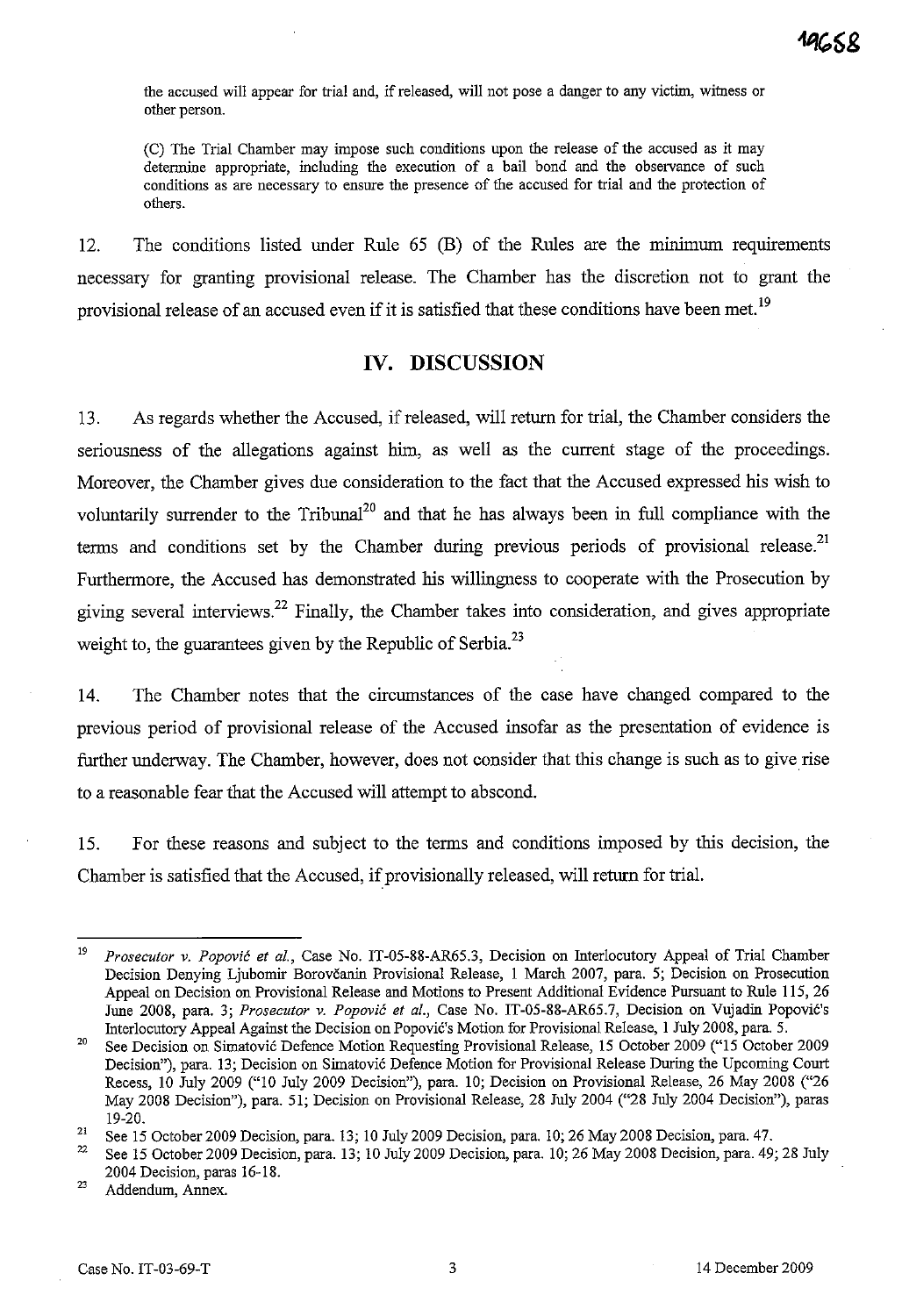16. As regards whether the Accused, if released, will pose a danger to any victim, witness, or other person, the Chamber notes that there is no indication that the Accused interfered or would interfere with the administration of justice. As stated above, during previous periods of provisional release, the Accused has fully complied with the terms and conditions set by the Chamber.

17. For this reason and subject to the terms and conditions imposed by this decision, the Chamber is satisfied that the Accused, if provisionally released, will not pose a danger to any victim, witness or other person.

18. In considering whether provisional release should be granted, the Chamber notes that the case is at an early stage of the proceedings. The Chamber has given due consideration to its decision to adjourn the trial proceedings for the winter recess until the week of 18 January 2010 and in that context, to the benefits of the Accused's presence in Belgrade during this period to assist the new Defence team and facilitate that his defence continues to be prepared expeditiously. The Chamber is therefore satisfied that a temporary provisional release, under the conditions set out below, is appropriate.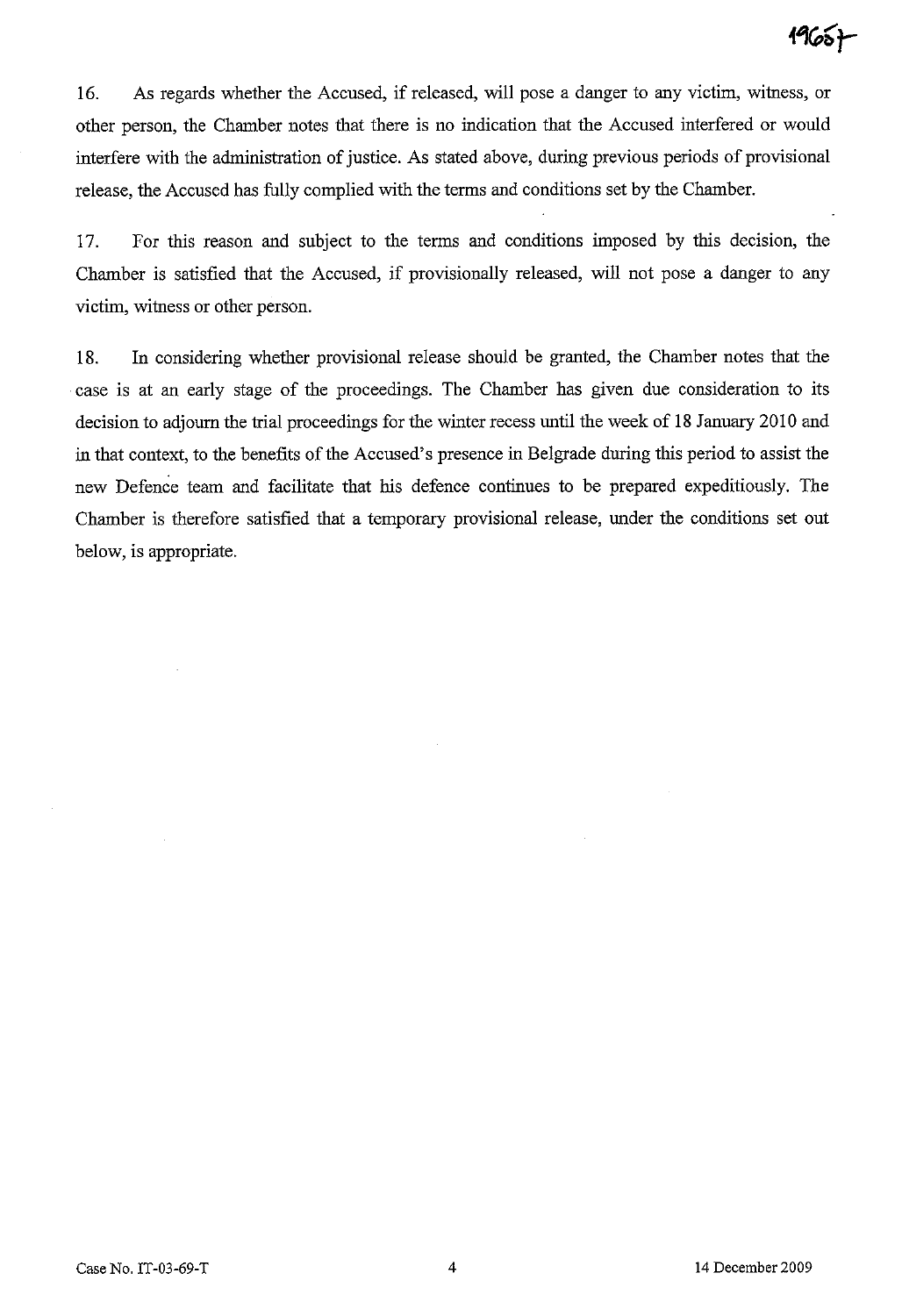19656

# **v. DISPOSITION**

19. For the foregoing reasons, pursuant to Rules 54 and 65 of the Rules, the Chamber **GRANTS**  the Motion and

- (1) **ORDERS** as follows:
	- a) As soon as practicable, on or after 16 December 2009, the Accused Franko Simatović shall be transported to Schiphol airport in the Netherlands by the Dutch authorities;
	- b) At Schiphol airport, the Accused shall be provisionally released into the custody of officials of the government of the Republic of Serbia to be designated prior to release in accordance with operative paragraph (2)(a) hereof, who shall accompany the Accused for the remainder of his travel to Serbia and to his place of residence;
	- c) On his return, the Accused shall be accompanied by the same designated officials of the government of the Republic of Serbia, who shall deliver the Accused to the custody of the Dutch authorities at Schiphol airport on or before 15 January 2010, and the Dutch authorities shall then transport the Accused back to the United Nations Detention Unit ("UNDU") in The Hague;
	- d) During the period of his provisional release, the Accused shall abide by the following conditions, and the authorities of the government of the Republic of Serbia, including the local police, shall ensure compliance with such conditions:
		- (i) to remain within the confines of the municipality of Belgrade;
		- (ii) to surrender his passport to the Ministry of Justice;
		- (iii) to provide the address at which he will be staying in Belgrade to the Ministry of Justice and the Registrar of the Tribunal before leaving the UNDU in The Hague;
		- (iv) to consent to having the Ministry of Justice check with the local police about his presence and to the making of occasional, unannounced visits upon the Accused by the Ministry of Justice or by a person desiguated by the Registrar of the Tribunal;
		- (v) not to have any contact whatsoever or in any way interfere with any victim or potential witness or otherwise interfere in any way with the proceedings or the administration of justice;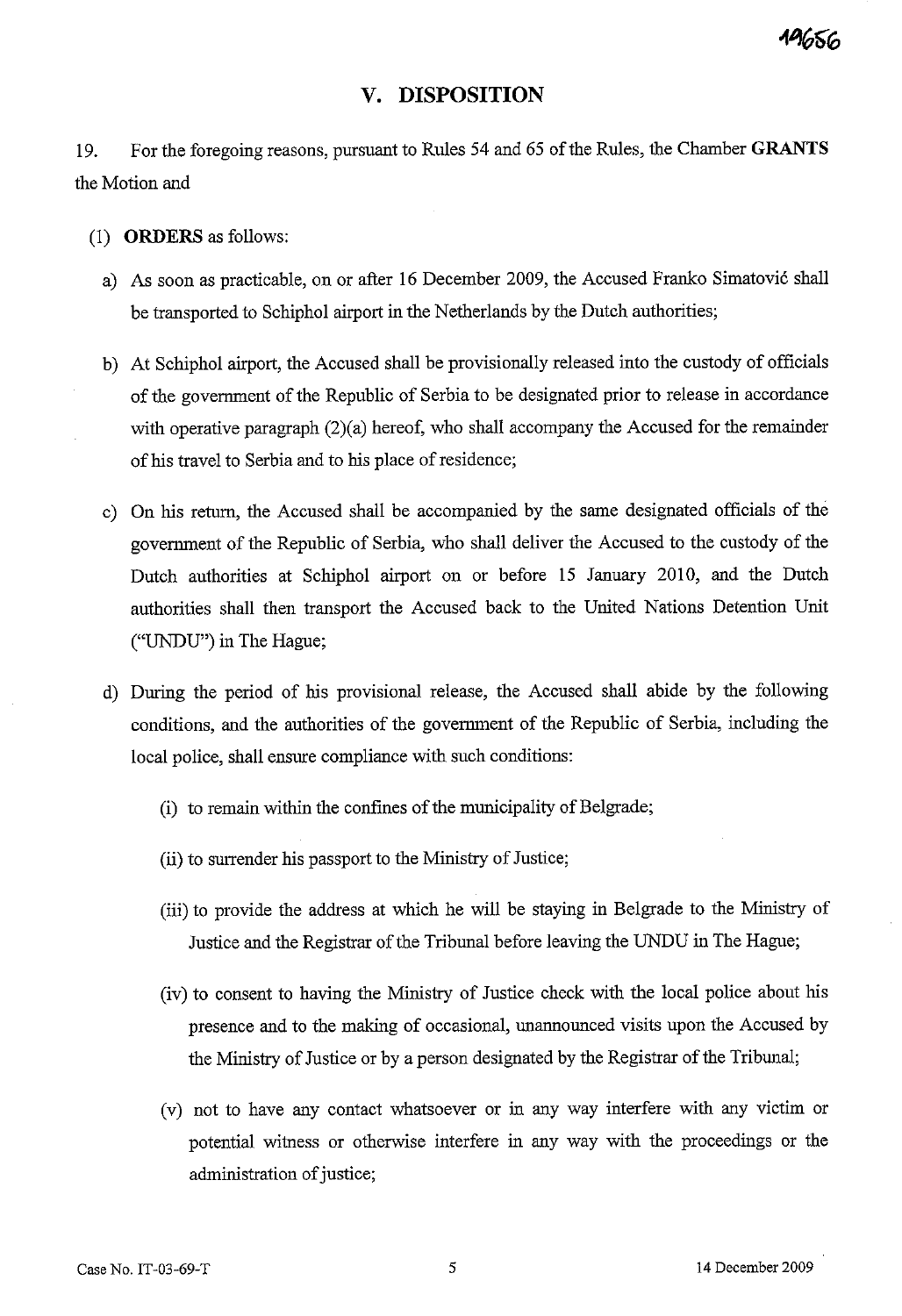- (vi) not to discuss his case with anyone, including the media, other than with his counsel;
- (vii) to continue to co-operate with the Tribunal;
- (viii) to comply strictly with any requirements of the authorities of the Republic of Serbia necessary to enable them to comply with their obligations under this order and their guarantees;
	- (ix)to return to the Tribunal on or before 15 January 2010;
	- (x) to comply strictly with any further order of the Chamber varying the terms of or terminating his provisional release;
	- (xi) to report each day, before 1 p.m. to the police in Belgrade at a local police station to be designated by the Ministry of Justice;

(2) **REQIDRES** the goverrunent of the Republic of Serbia to assume responsibility as follows:

- a) by designating an official of the government of the Republic of Serbia into whose custody the Accused shall be provisionally released and who shall accompany the Accused from Schiphol airport to Serbia and to his place of residence, and notifying, as soon as practicable, the Chamber and the Registrar of the Tribunal of the name of the designated official;
- b) for the personal security and safety of the Accused while on provisional release;
- c) for all expenses concerning transport of the Accused from Schiphol airport to Belgrade and back;
- d) for all expenses concerning accommodation and security of the Accused while on provisional release;
- e) at the request of the Chamber or the Parties to facilitate all means of co-operation and communication between the parties and to ensure the confidentiality of any such communication;
- f) to subrnit a written report to the Chamber every week as to the compliance of the Accused with the terms of this order;